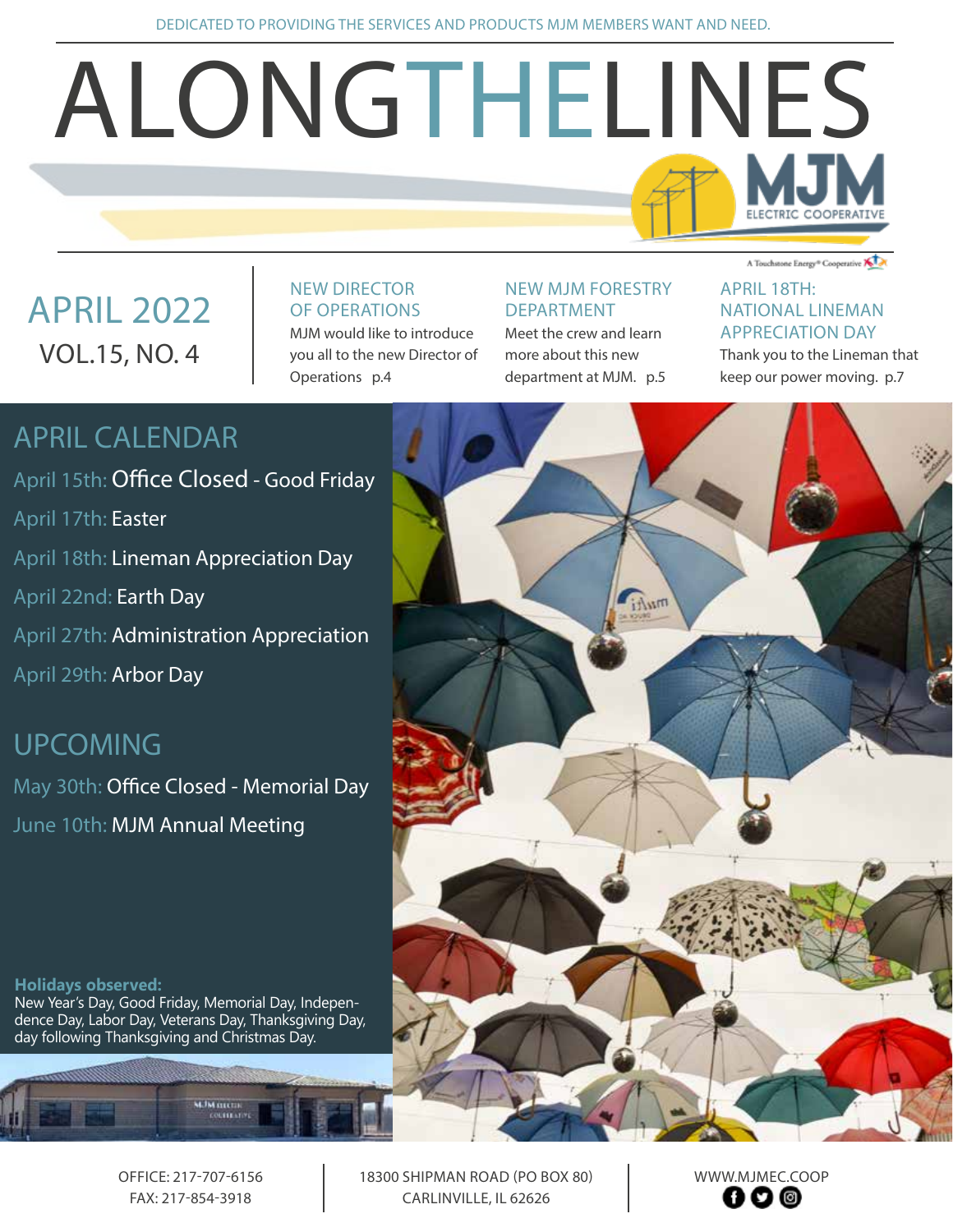

# HOW IT **WORKS**

#### **Step One - Funding**:

 Members who wish to participate in the program have their electric bill rounded up each month and those few cents are deposited into a separate fund. For **example**, if your electric bill for one month is \$85.75, the bill would be rounded up to \$86.00 and the extra \$0.25 would be deposited in the Operation Round Up® fund. The donation averages \$6.00 per year per account; however, **the most a Member might contribute per account is \$11.88. If you have multiple accounts, you can choose which one(s) are active on the Round Up Program.**

The rounded-up amount will be listed on your statement each month. Bill statements should be kept and used for tax purposes.

#### **Step Two - Applications & Approval**:

 The ORU Trustees will receive and review applications from individuals/ organizations requesting funding for charitable purposes and approve of the distribution of the funds according to the bylaws of the fund.

 Once the application's required information is completed and submitted to MJM, it will then be considered by the Grant Review Board for approval of funds.

# OPERATION ROUND UP FUNDS AVAILABLE NOW

One of the Cooperative principles is **Concern for Community**. We feel a strong responsibility to the people in the communities we serve. One of the most rewarding aspects of Operation Round Up® is that it is an extension of the concept of neighbor helping neighbor that built our Electric Cooperative. Operation Round Up® helps Co-op Members reach out to worthy causes in their communities and work together to help others.

You can find more information and review the ORU Application Guidelines and ORU Application online at: **https://mjmec.coop/operation-round**



Rosenberg min KIN !

# 2021 RECIPIENTS:

- **Toys for Tots**
- Southside Church of Litchfield
- Carlinville Band Boosters
- **Catholic Charities**
- Carlinville Christmas on the Square

# CURRENT 2022 LIST:

- Jersey County Historical Society
- The Restore Network (Jersey Co.)
	- Zion Lutheran School (Litchfield)

Please send all **2022 applications**, all additional forms, and paperwork to: **Operation Round Up, P.O. Box 80, Carlinville, IL, 62626**

For any questions regarding ORU or the application process, please reach out to: *Eric Cooper, Communications and Member Services Coordinator*  email: **ericc@mjmec.coop** or **217-707-6028**

\*Operation Round  $Up^{\otimes}$  is a separate entity with its own board of Trustees appointed by MJM Directors, who would oversee the funds. The Trustees of the fund will be Members of MJM Electric.

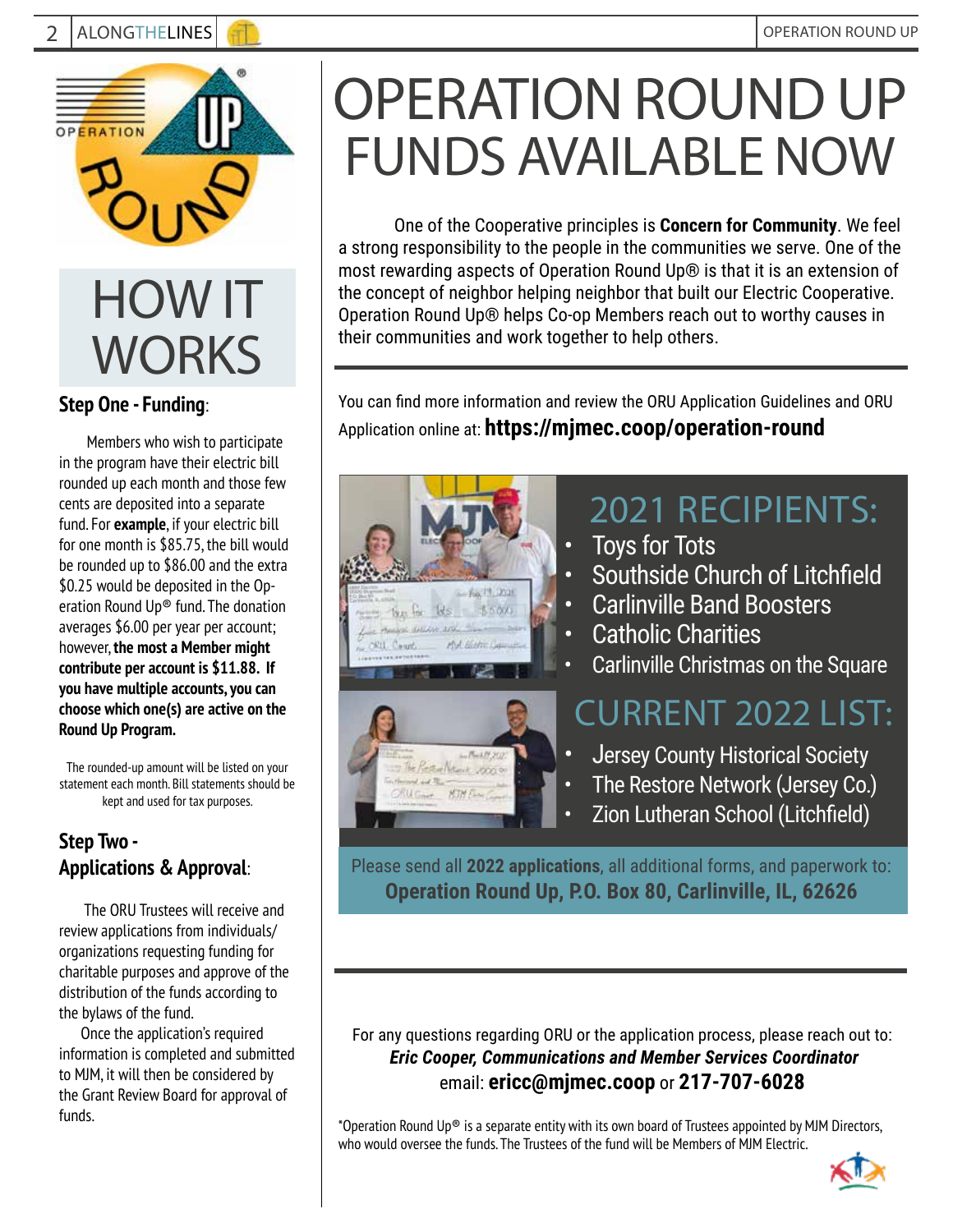

#### **18300 Shipman Road (PO Box 80) Carlinville, IL 62626**

Office: 1-217-707-6156 Pay by Phone: 1-855-313-6314

## **Office Hours:**

Monday - Friday 7:30a.m.-4:30p.m.

#### **Board of Directors**

#### **Staff**

#### **Editor**

Eric Cooper.........................................................................Communications & Member Services Coordinator

#### **How to report an outage: Call 217-707-6156 or use your SmartHub app.**

- When you report an outage, give your name and location number.
- Before calling, check your fuses or circuit breakers.
- Check with your neighbors. Call to report hazardous conditions.

**Please do not report outages on Facebook/Social Media.**

MJM Along the Lines (USPS 854-620) is published monthly for \$3.00 per year by MJM Electric Cooperative, Inc., P.O. Box 80, Carlinville, Illinois 62626. Second-class postage paid at Carlinville, IL. POSTMASTER: Send Address changes to MJM Along the Lines, P.O. Box 80, Carlinville, IL 62626.

# IN THIS ISSUE

- **04** New Director of Operations<br>Matt Eisenmenger joins the MJM team
- 05 Introducing the Forestry Crew Meet the new staff and crew
- 06 Arbor Day: Right Tree, Right Place Planting any trees this year? Check this article out
- 07 Lineworker Appreciation Lineworkers Keep the Power Moving!
- 08 Member Trading Post Items for sale, trade, or wanted to buy



 Scan the purple box with your smartphone's camera to go to www.smarthubapp.com, set up your information, and start managing your MJM account from anywhere!



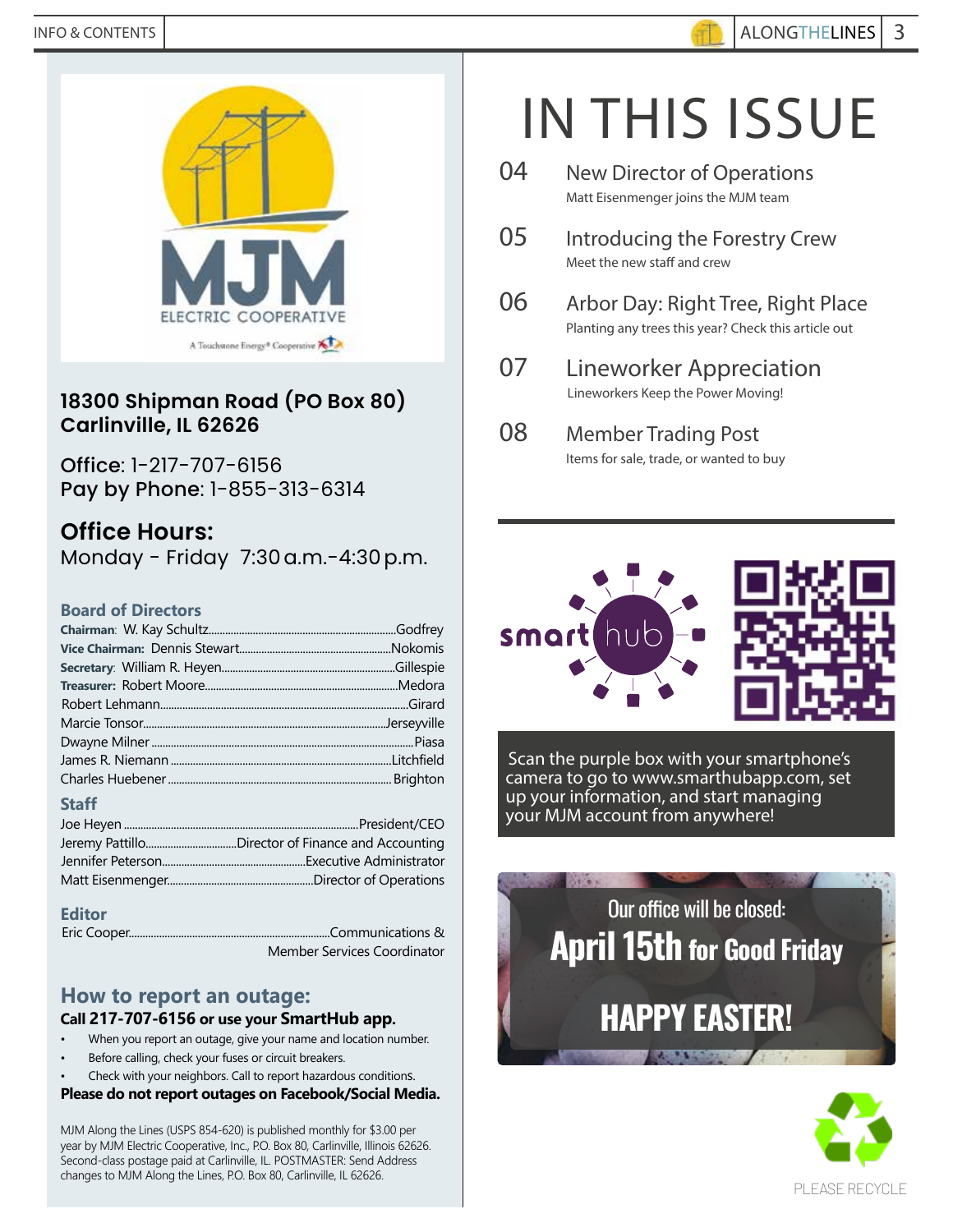### SAFETY TIP OF THE MONTH **FIVE STEPS TO SAFER DIGGING**

**1.** Pre-mark the proposed dig area with white paint or flags.

**2.** Call **811** (JULIE Inc.) before you dig. There is no charge for the service.

**3.** Wait the required amount of time (typically 2 business days).

**4.** Respect the marks & do not move any flags.

**5.** Dig with care. Avoid digging on top of or within 18–24 inches on all sides of utility marks, which may mean moving your digging project.

#### **www.call811.com**

#### April is National Safe Digging Month

When someone calls 811 in the United States, he or she is connected to the local one call center, where<br>a representative collects information about the caller's planned dig site. The one call center then communicates the information to the appropriate utility companies, which send professional utility locating technicians to identify and mark the approximate location of lines within a few days of the phone call. Once lines have been marked, the caller may dig safely around the marks.

# MJM WELCOMES



# MATT EISENMENGER DIRECTOR OF OPERATIONS

MJM would like to welcome and introduce you to our new Director of Operations, Matt Eisenmenger. Matt is currently living in Chatham with his wife Amy. They have 4 children; their daughters Ashley, Emily, and Kailey all are 25 years old, and their son Alex, who is 22.

Matt worked at Eastern Illini from 1991-2015 as a lineman ('91-'04), and a foreman for 10 years ('05-'15). He then began working at Association of IL Electric Cooperatives as a safety instructor in 2015 before arriving at MJM on Feb 14, 2022.

When he isn't on the job, Matt enjoys hunting, fishing, traveling and pretty much anything outdoors.

Matt is looking forward to working at MJM, getting to know all the staff and members, and we want to give Matt a very warm welcome to the MJM family.

## WELCOME GUNNER LENTZ NEW APPRENTICE LINEMAN



MJM welcomes Gunner Lentz to the lineman team! Gunner is a lifelong resident of Hillsboro, IL and a second-generation lineman. He graduated high school early to start lineman school. He originally had to travel for his lineman's career from tree trimmer to Apprentice Lineman in Missouri, and finally landing here at MJM as an Apprentice Lineman. When Gunner is not working, he enjoys hunting, fishing, and watching football.

We are excited to have a second-generation Lineman starting here at MJM, welcome to the MJM family Gunner!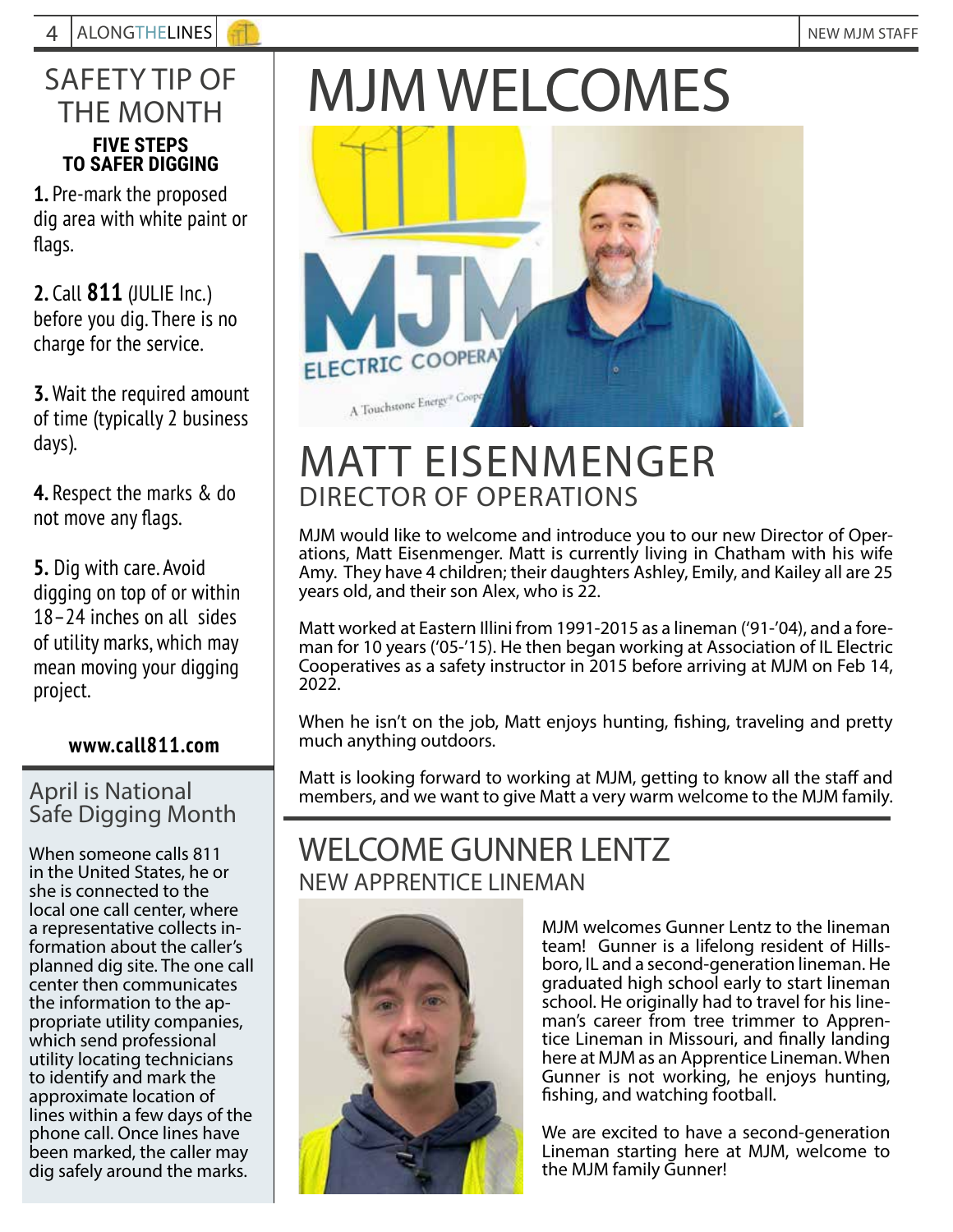# MEET MJM'S NEW FORESTRY CREW



(L to R) Foreman Larry Cochran, Journeyman Brian Bell, and Apprentice Shenan Stephens make up MJM's new Forestry Crew.

MJM would like to introduce you all to the new Forestry Division Crew that will oversee tree trimming and ROW clearing throughout the MJM service territory. Having an in-house team will help MJM reduce the amount of contracted tree services while providing quicker response times to areas that need immediate attention. As this new department develops and grows, the greater impact they will have for our entire service area. It is an exciting new area with great opportunity to continue providing our members the best service possible.

#### Let's meet the team:

Larry was born and raised in Greene County where he lived on a farm. He went to school in Greenfield Illinois and graduated from Illinois School of Welding as a Pipe Welder. Larry worked for Tower Automotive in Granite City as a Welder, worked as a Forman/Supervisor for 15 years for tree trimming/ line clearance before joining MJM. In his free time, Larry enjoys hunting, fishing, golfing, and enjoying spending precious time with his family and friends. Larry would like to remind us all, "Be sure to always enjoy yourself, we really don't know how short life  $i\varsigma$ "

Brian is from and currently lives in Nokomis, Illinois with his wife Lisa and 3 children: Remi, Kayden, and Brynlee. He comes to us from Nelson Tree Service where he worked for 2 and a half years. In his free time, Brian likes to go hunting and fishing.

Shenan is from Fieldon, IL where he lives with his wife, Jane and they have 6 children. Shenan worked on a local farm for 25 years, a sawmill for 6 years, and tree trimming for 1 year. He likes working on cars, trucks, and tractors in his free time.

#### We at MJM want to welcome this exciting new division to the team!



## EARTH DAY IS APRIL 22ND, 2022

Across the U.S., electric cooperatives have deployed enough wind and solar energy capacity to serve nearly 2.7 million homes. Co-ops have also announced more than 6.4 GW of new renewable energy capacity additions planned from 2021-2024!

Below is a list of some great way we can celebrate Earth Day this year! www.earthday.org

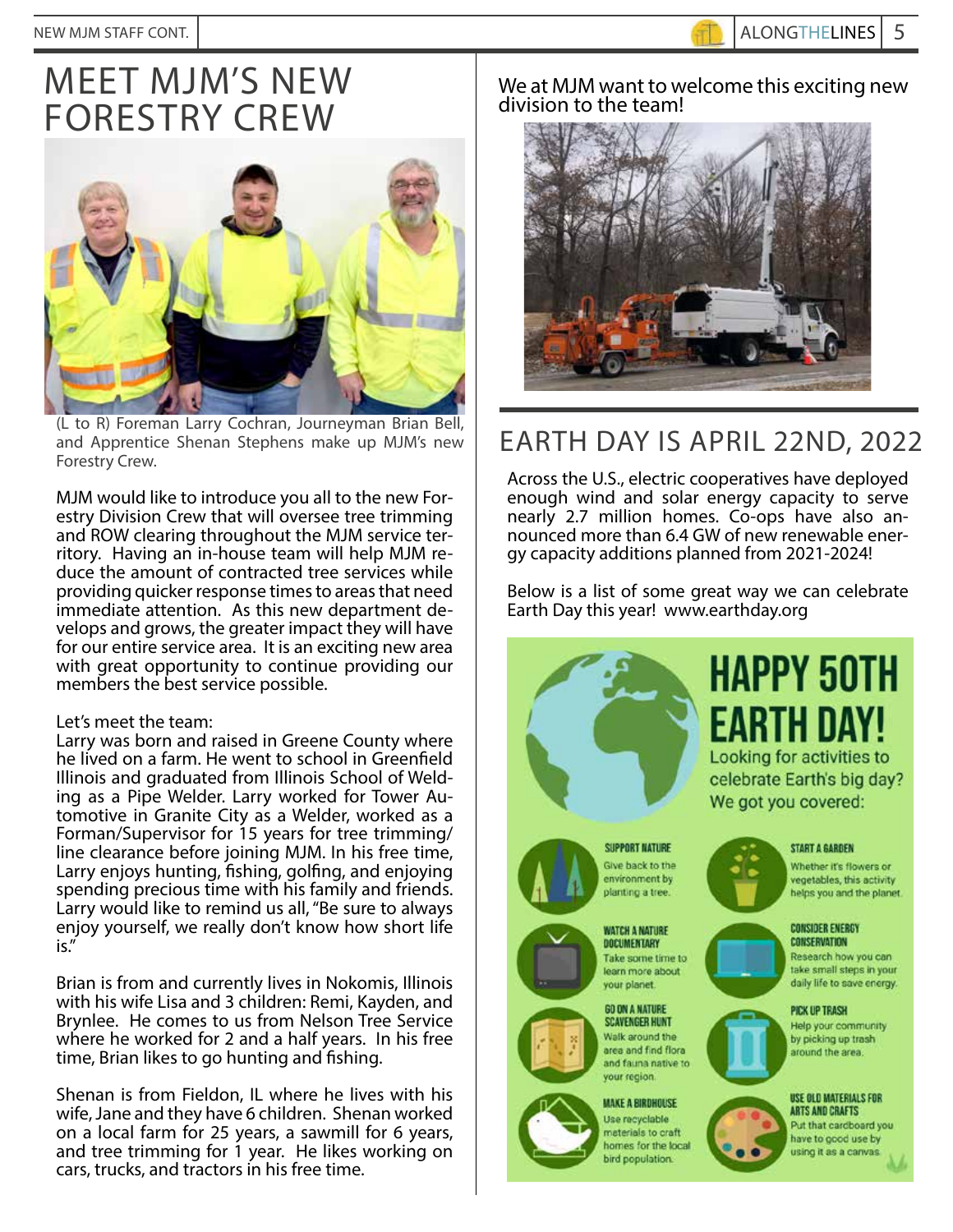# ARE YOU READY FOR THE MJM ANNUAL MEETING?

## **WHEN?:** JUNE 10th, 2022 3:30pm - 6:30pm

#### **WHERE?:** MJM Headquarters - **18300 Shipman Road, Carlinville, IL 62626**

The 2022 Annual Meeting will be set up as a hybrid meeting. Beginning at 3:30 p.m., MJM's gates will open to the public for a drive-thru registration. After registering, Members will get a goody bag and bagged supper to-go. Registration closes to Members at 6:30 p.m. Members have the opportunity to get out of their car, eat their meal, listen to the entertainment, and speak with Board of Directors and MJM employees. If Members would like to stick around, a live meeting will take place at 6:35 p.m.

# ARBOR DAY IS APRIL 29TH, 2022

Planting a tree on Arbor Day is what the day itself is all about. In America, an Arbor Day celebration was first adopted in Nebraska on April 10th, 1872. Prizes were offered to both counties and individuals for the largest number of properly planted trees on that day. It was estimated that more than one million trees were planted in Nebraska on the first Arbor Day! By 1920, more than 45 states and territories were celebrating, and today, all 50 states observe/celebrate Arbor Day.

#### **WHERE TO PLANT?**

Available space is probably the consideration most often overlooked or misunderstood when deciding what tree to plant. Even for professionals, it is often difficult to envision the planting site five, 10, or 20 years in the future. Yet this is essential. Before planting, know what the tree will look like as it nears maturity. Consider its height, crown spread, and root space.

And for safety purposes, always call 811 (JULIE Inc.) BEFORE you dig.



## Follow MJM on Social Media

FACEBOOK: facebook.com/MJMElectricCooperative

TWITTER: twitter.com/MJMElectricCoop



\*We do not process outages on Social Media.

Members can report outages by calling 217-707-6156 or thru the SmartHub App.

# Plant the **RIGHT TREE** in the RIGHT PLACE

The larger the tree, the farther it should be from a power line. Avoid planting beneath power lines, near poles or close to electrical equipment.



Remember, know what's below by calling 8-1-1 before you dig.

Learn more at: Cafe Electricity.org<sup>®</sup>

If you are interested in learning more, go to:

**www.arborday.org**

Their website has a full history, publications, materials, and a helpful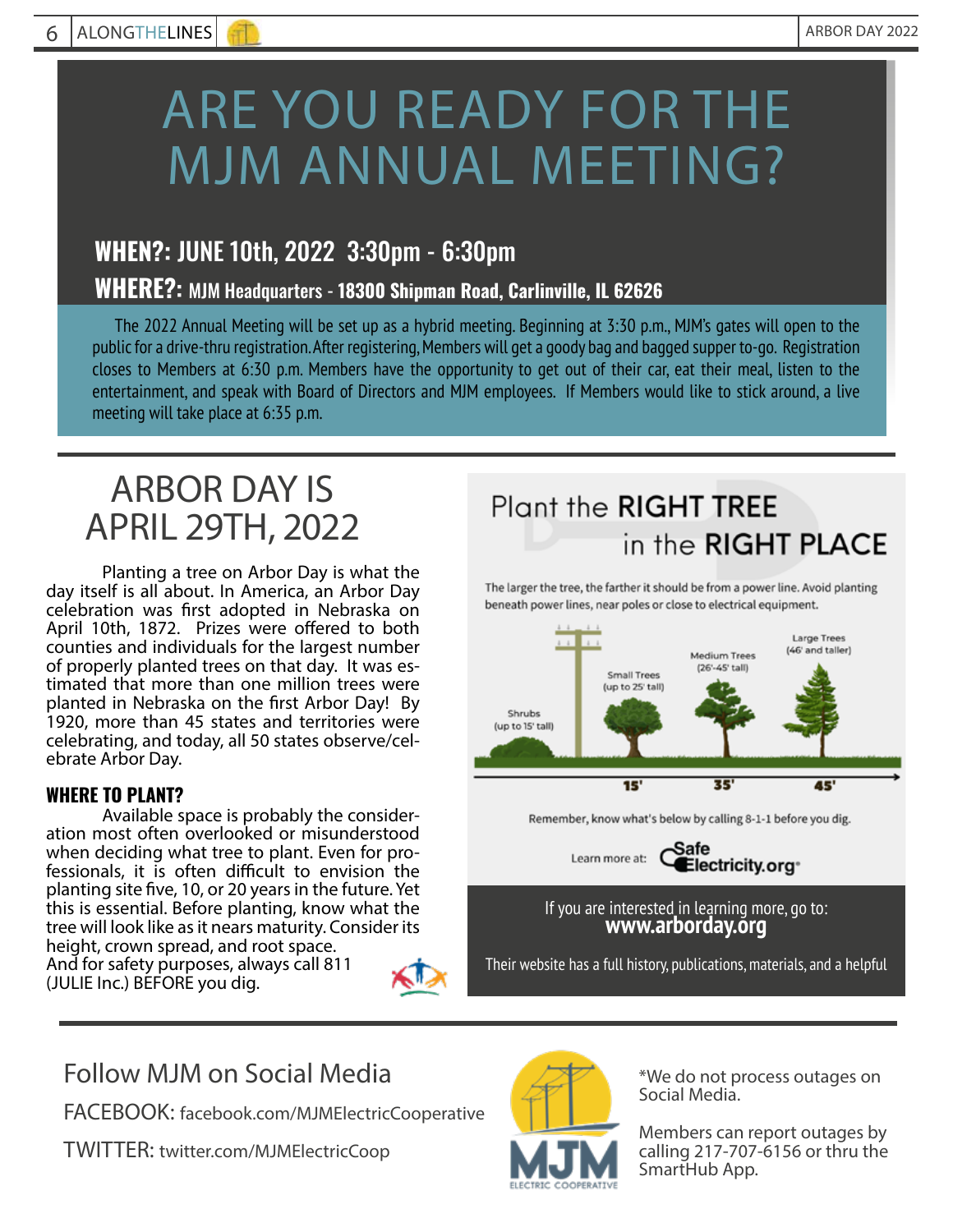# ELECTRIC LINEWORKERS KEEP THE POWER MOVING

When people flip a light switch, they may not give much thought to why or how the light comes on. Electric lineworkers provide an essential service: They ground power lines that keep electricity flowing. These specialized workers are on call 24/7 in case severe storms or other circumstances cause the power to go out.

Lineworkers work with high-voltage electricity, often at great heights, in all kinds of weather conditions, such as snow, wind, rain, ice and extreme heat and cold.<br>The work required to maintain the power grid is physically demanding. To become proficient, most linework- ers go through a technical training program and first learn on the job as apprentices under the careful eye of seasoned lineworkers who have earned journeyman status.

According to the U.S. Bureau of Labor Statistics, electric power line installers and repairers typically:

• Install, maintain, or repair the power lines that move electricity.

• Identify defective devices, voltage regulators, transformers, and switches.

• Inspect and test power lines and auxiliary equipment.

• String (install) power lines between poles, tow- ers, and buildings.

• Climb poles and transmission towers and use truck-mounted buckets to get to equipment.

• Operate power equipment when installing and repairing poles, towers, and lines.

• Drive work vehicles to job sites.

• Know and implement safety standards and procedures.

When a problem is reported, lineworkers must identify the cause and fix it. This usually involves diagnostic testing using specialized equipment and repair work. To work on poles, they usually use bucket trucks to raise themselves to the top of the structure, although all lineworkers must be adept at climbing poles and towers when necessary. Workers use specialized safety equipment to keep them from falling when climbing utility poles and towers.

Storms and other natural disasters can cause ex- tensive damage to power lines. When power is lost, line repairers must work quickly to restore service to cus-<br>tomers. <br>Article by: U.S. Bureau of Labor Statistics Article by: U.S. Bureau of Labor Statistics



Although everyone at MJM Electric Co- operative is dedicated to providing reliable service, we especially salute our lineworkers who work around the clock to keep the power on. Their safety, as well as yours, is our top pri-<br>ority.

So please join us in thanking all our MJM line- worker crews:

We really appreciate all that you do!



![](_page_6_Picture_21.jpeg)